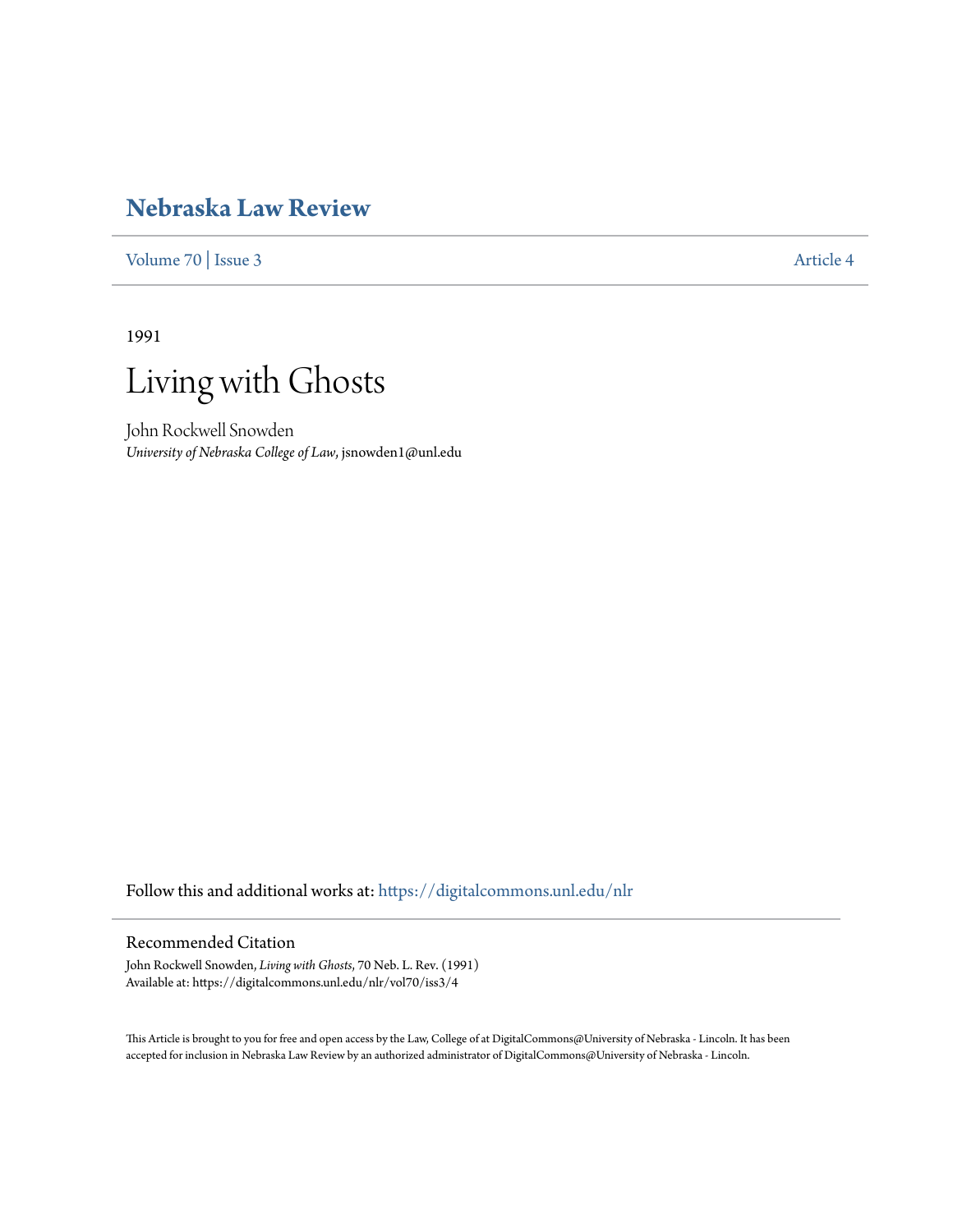John Rockwell Snowden\*

# Living With Ghosts

## TABLE OF CONTENTS

|              | III. A Psychological Jurisprudence of Everyday Experience: |     |
|--------------|------------------------------------------------------------|-----|
|              |                                                            | 451 |
|              |                                                            | 451 |
|              |                                                            | 455 |
|              |                                                            | 457 |
|              | D. Morality and Law and Greed                              | 459 |
| $\mathbf{W}$ |                                                            |     |

## I. INTRODUCTION

I want to do some jurisprudence. By that, I mean to talk about law while not doing law. One talks while doing many things. There are, of course, many ways to talk or write while doing law. For example, an opinion letter, memo notes, opening or closing arguments, a brief, a question at trial, a ruling on evidence, a statute, and a court opinion are all commonly recognized manifestations of talk doing law. I will not be doing law, but rather, I hope, jurisprudence. Thus, the truth of the old adage, "Those who can do; those who can't teach."'

Jurisprudence talks and teaches about law. "What is law?" Now, that is an old question with many answers from many quarters. Here I will look to an old jurisprude, Leon Petrazycki, who was as late as 1976 described as, "almost unknown to the Anglo-Saxon and Englishspeaking world, ...."<sup>2</sup> Of course, I never met this man. I found reference to his ideas in several articles by a colleague who was examining law from a psychological view and suggesting that a psychological theory of jurisprudence would do well to focus on the experience of law in everyday life.3

**<sup>\*</sup>** Professor of Law, University of Nebraska

**<sup>1.</sup>** And, someone added, "And those who can't teach, teach teachers; and those who can't teach teachers, teach law; and all the rest are lawyers."

<sup>2.</sup> Rudzinski, *Petrazycki's Significance for Contemporary Legal and Moral Theory,* 21 AM. J. OF JURIS. 107 (1976).

**<sup>3.</sup>** Melton, *The Significance of Law in the Everyday Lives of Children and Families,*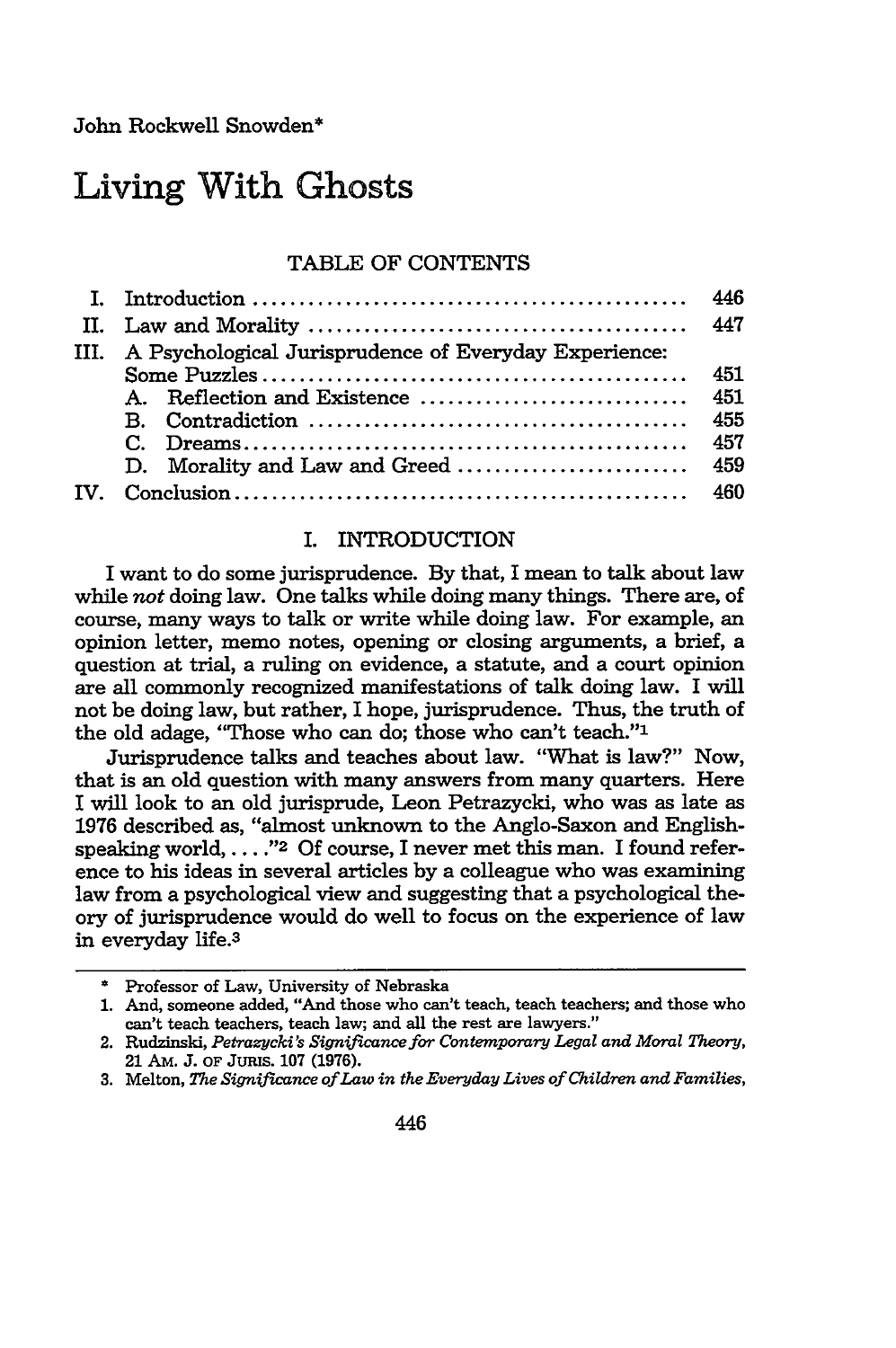I want to talk about Petrazycki's notion of law so that all of us, doers, teachers, and lawyers, might consider our relationship to law. "What makes it go?" "How do I drive it?" I will tell you what Petrazycki thinks law is. Then, I will attempt to take these ideas into contemporary areas of jurisprudential thought **by** discussing a few curious puzzles that they raise. **All** of this is to offer-not prove-a way of seeing law. It is, of course, only a way; an insight that may be accepted or rejected, though not erased. Perhaps it may stimulate thought on where we have been and which way we might go.

## II. LAW **AND** MORALITY

Leon Petrazycki was one of the early proponents of a psychological jurisprudence. He was born in Poland in **1867** to a family that belonged to the Polish nobility.4 He studied medicine for several years in Kiev and then turned to law. He developed an extensive body of scholarship in Polish and Russian and two of his major works have been put in an English translation, *Law and Morality.5*

Petrazycki was recognized as a brilliant law student at the University of Kiev and he was awarded a grant to study in Germany. He studied for two years in Berlin at the time of the drafting of the German Civil Code and published two works in German which drew wide attention. When he returned to Russia he published a work under the title "Introduction to the Science of Legal Policy" and on the strength

It is said that the L. Petrazycki Association in Warsaw contains **35** volumes of his work on **58** subjects. A short bibliography of his work in Russian and Polish **by** English *titles* (although LAw **AND MORALITY** is the only English translation) may be found in Sadurska, *The Jurisprudence of Leon Petrazycki*, 32 AM. J. Jumis. **63** n.2 **(1987).** Other references to his works in Polish and/or Russian may be found in the articles about his work which are cited in this Article. A bibliography may be found in Babb, *supra* note 4, at **576-78** which refers to commentary (in German and Russian) about Petrazycki's work.

<sup>22</sup> **GA.** L. REv. **851 (1988);** Melton **&** Saks, *The Law as an Instrument of Socialization and Social Structure* in NEBRASKA SYMPOSIUM ON MOTIVATION, THE LAW As A BEHAvioRAL INsTRUmENT **235 (G.** Melton ed. 1985).

<sup>4.</sup> **G.** Langrod **&** M. Vaughan, *The Polish Psychological Theory of Law* in POLISH LAW THROUGHOUT **THE** AGES **299, 306** (W. Wagner **ed. 1970).** In this Article I use the Polish spelling, "Petrazycki." The name is sometimes found as "Petrazhitsky" which is said to indicate the pronunciation. **N.** Timascheff, "Introduction" LAw **AND** MORALITY: L. **PETRAzYCKI AT** xvii (H.W. Babb trans. **1955).** It is also found as "Petrazhitskii." Babb, *Petrazhitskii Theory of Law,* **18** B. **U.** L. REV. **<sup>511</sup> (1938).** Timascheff and Babb refer to Petrazycki as a Russian legal philosopher while Langrod and Vaughan denote him as Polish.

**<sup>5.</sup>** L. PETRAZYCKI, **LAW AND** MORALITY: (H. Babb trans. Harv. Univ. Press ed. **1955)** [hereinafter LAw **AND** MORALITY]. The translation is abridged from two works, **THE** INTRODUCTION TO **THE** STUDY OF LAw AND MORALITY: **THE** FOUNDATIONS OF EMOTIONAL PSYCHOLOGY (1905)(311 pages) and THE THEORY OF LAw **AND** STATE, IN CONNECTION WITH A THEORY OF MORALITY (1907 **)(758** pages). The translation itself runs to only **330** pages.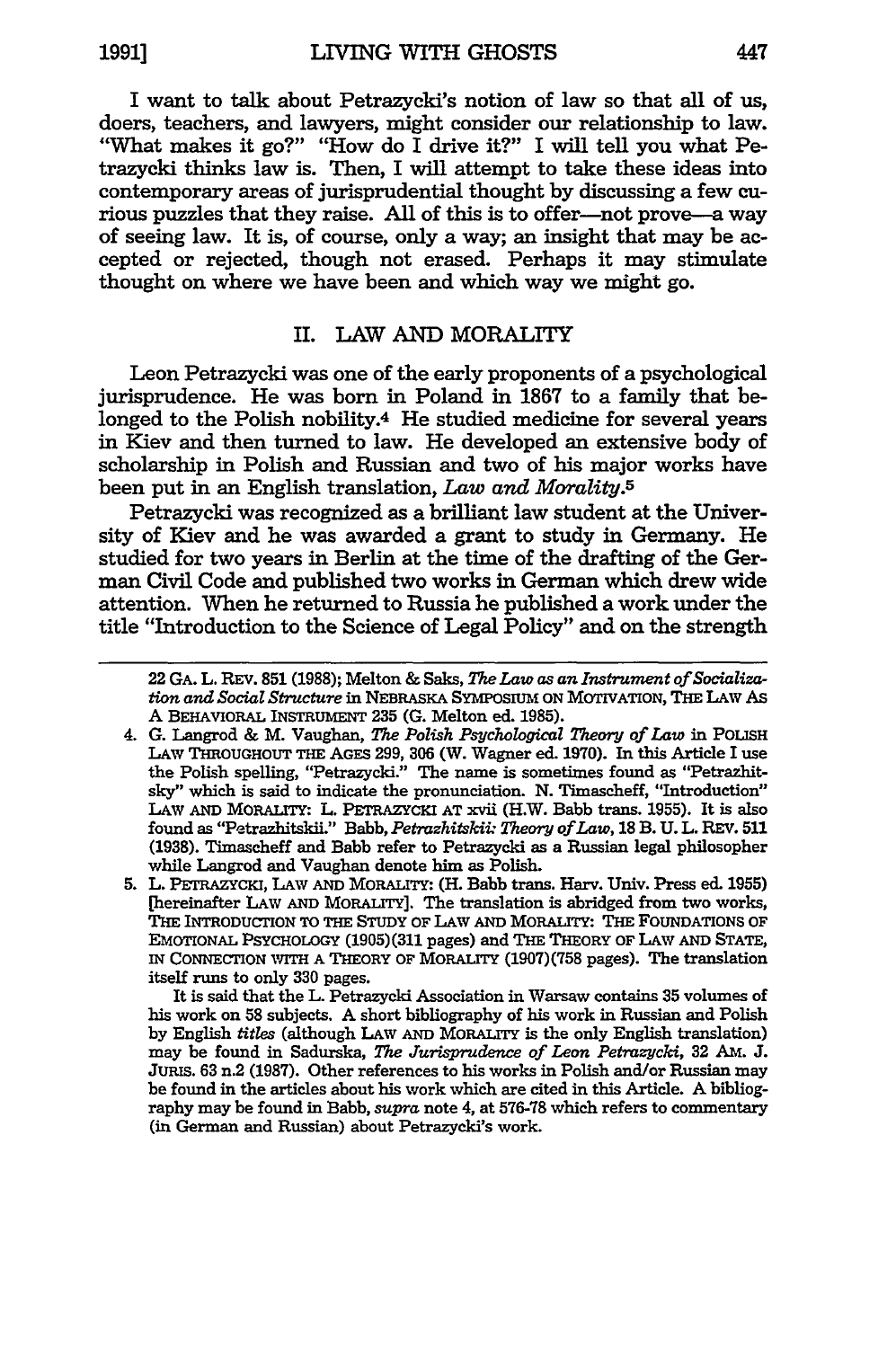of that piece he was awarded a Master's Degree. In **1897** he received a doctor's degree and was admitted to the professorship. In **1898** he published two volumes in Russian, *The Joint-Stock Company,* and was given the chair of philosophy of law at the University of St. Petersburg. He served on the faculty there for twenty years and was the first elected dean.<sup>6</sup>

At St. Petersburg, Petrazycki, caused quite a stir. Some jurists thought he was so radically shaking the legal structure that there would be nothing left. He was soon the most talked about and well known member of the law faculty. His classes were in the largest lecture hall and over a thousand students, and others, overflowed its confines. His annual income, based in part on attendance, reached the unprecedented figure of 40,000 rubles.7 All this happened despite linguistic difficulties and an "involved style, in German fashion."8

Petrazycki sought an empirically based understanding of law and toward that end used an "experimental" methodology of introspection and observation. He is called strongly antimetaphysical because he rejected the independent reality of all imagined verbal abstractions and recognized only physical objects, living organisms, and psychic occurrences as genuine.<sup>9</sup> When Petrazycki observed the external world he concluded that law like Zeus could not be found.<sup>10</sup> But, observation did discover a consciousness of our own mind and there law did appear. Petrazycki then applied an experimental method of self-observation; through introspection he observed the workings of his mind and its relation to the external environment and with "inference by analogy" extended his observations to others.<sup>11</sup> Petrazycki thought this to be empirical psychology without metaphysical or natural law postulates.12 And, he did not compile empirical data; there are not any numbers.<sup>13</sup>

Introspection and observation convinced Petrazycki that the mind

**<sup>6.</sup> G.** Langrod **&** M. Vaughan, *supra* note 4, at **307-11.**

**<sup>7.</sup>** Babb, *Petrazhitskii Science of Legal Policy and Theory of Law,* 17 B. **U.** L. REV. 793, **795** (1937).

**<sup>8.</sup> G.** Langrod & M. Vaughan, *supra* note 4, at 311. "The saying went in St. Petersburg at the time that Petrazycki thought in Polish, mentally translated his thought into German, and then spoke in Russian." *Id* at n.52.

<sup>9.</sup> Rudzinski, *supra* note 2, at 108-09.

**<sup>10.</sup>** LAw AND MORALITY, *supra* note **5,** at 6-9.

<sup>11.</sup> *Id-* at 13-17.

<sup>12.</sup> Laserson, *The Work of Leon Petrazhitskii: Inquiry into the Psychological Aspects of the Nature of Law,* 51 CoLuM. L. REV. 59, 65 (1951).

<sup>13. &</sup>quot;He relied entirely on historical and legal material in documentary form, which he handled with an extraordinary skill and erudition, and on introspection and external psychological observation." Sadurska, *supra* note 5, at 90. Perhaps it was Petrazycki's numbers aversion which helped Professor Saks to say, "Law students are typically smart people who do not like math." Saks, *Legal Policy Analysis and Evaluation,* 44 **AM.** PSYCH. 1110, 1115 (1989).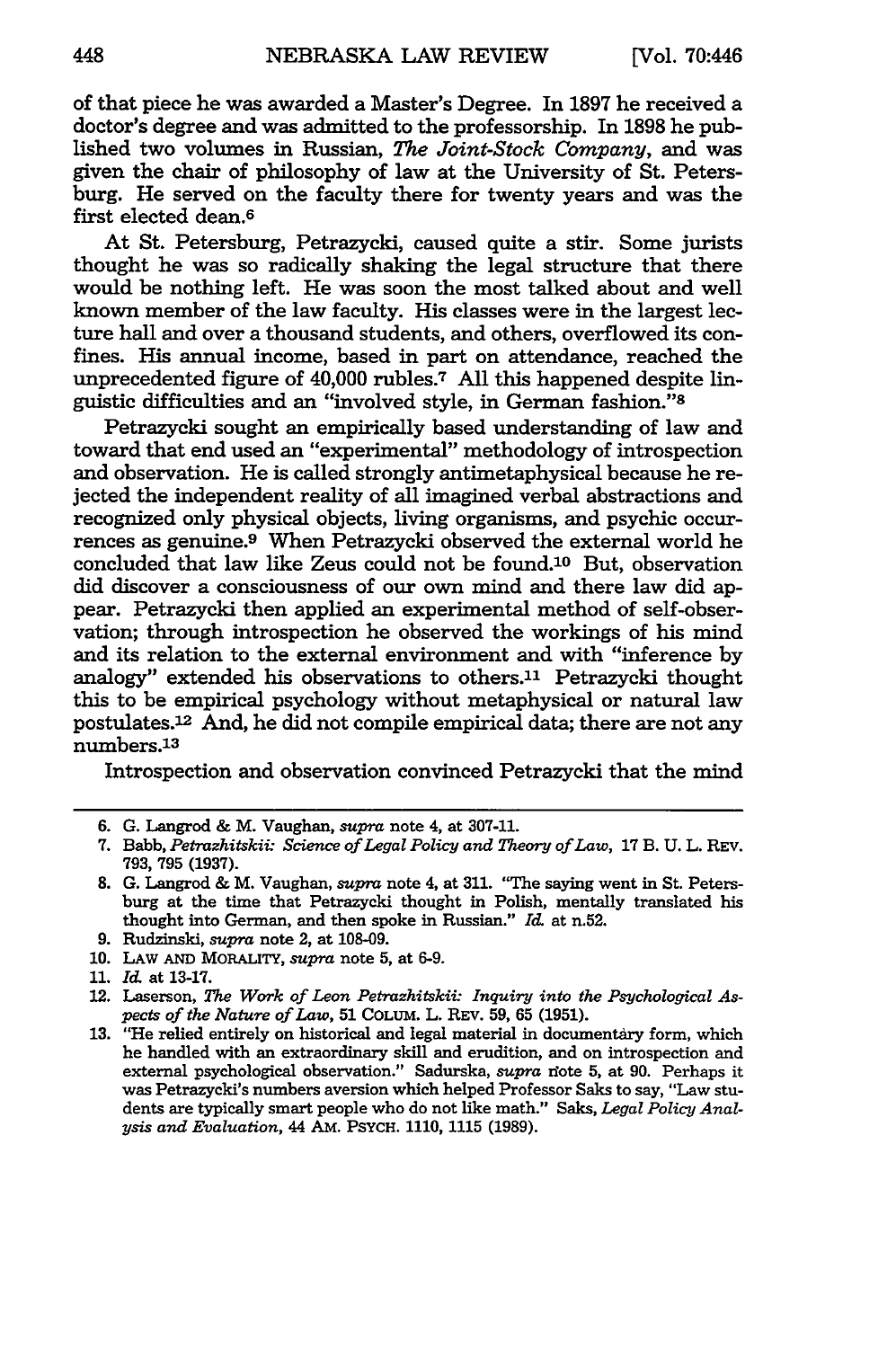has an active and a passive knowing. The active knowing, will (the will to stay awake despite fatigue), is voluntary and directed toward its object or goal. However, two passive modes of knowing, intelligence and feeling, are not within the control of the person. Cognition forces one to avoid sitting on the hot stove and a feeling of pleasure places without consent a spark in the eyes. When a person knows in one or the other of these modes, Petrazycki called this unilateral--one way or direction at a time.14

Furthermore, self-observation revealed that there was a common way of knowing that was bilateral. Bilateral knowing combines active will and passive intelligence and/or feeling. Appetite is a specific bilateral knowing with a passive feeling and an active will to actualize a satisfaction **by** eating something. Many bilateral knowings are less specific. Your friend suggests that you should go to a concert. Here intelligence and/or feeling combine with will to attain actions which are not of specific detail or even general character or direction. **All** bilateral knowings are called *impulsions* **by** Petrazycki.1 5 It is important to note that due to the combination of active and passive understanding impulsions are a way of knowing that is partly intended **by** the actor and partly beyond the actor's control.

Whatever the source and wherever the seeding of impulsions,<sup>16</sup> bilateral understandings, part active will and part passive intelligence and/or feeling are the roots of morality and law. Impulsions might cause an imperative experience of duty, "I must give gifts." This experience for Petrazycki was morality. Impulsions might also cause an experience that is of imperative duty *and* attributive right, "I must give the pipe to Mary." This experience, a psychic phenomenon, which may or may not be acted out in the external world is law.<sup>17</sup>

Petrazycki thus identified morality and law in psychic experiences of bilateral understanding, impulsions formed partly **by** intent and partly by fate. Morality he distinguished as ungrounded duty to which no person has a claim, while law anchors the imperative impulse to an attributive right of, towards, or in relation to another. The law experience of the subject might be either as holder of right against another or obligor of duty to another. In either case there is a subject which imagines another. Law is the experience of human beings imagining themselves and others to have rights and duties. Such law exper-

<sup>14.</sup> **LAw AND MORALiTY,** *supra* note **5,** at 22-23.

**<sup>15.</sup>** *I&* at **22-31; G.** Langrod and M. Vaughan, *supra* note 4, at **354-58.** Sadurska, *supra* note **5,** at **66-68.**

**<sup>16.</sup>** Petrazycki does not surmise the origin or source of impulsions. Rudzinski, *supra* note 2, at **118.**

**<sup>17.</sup>** LAW **AND** MORALrY, *supra* note **5,** at 45-49, 62; Babb, *supra* note 4, at 513-17; Rudzinski, *supra* note 2, at 111-12. *See also* Sorokin, Book Review, **69 HARV.** L. **REV. 1150, 1152-53** (1956)(reviewing **LAW AND** MORALrrY).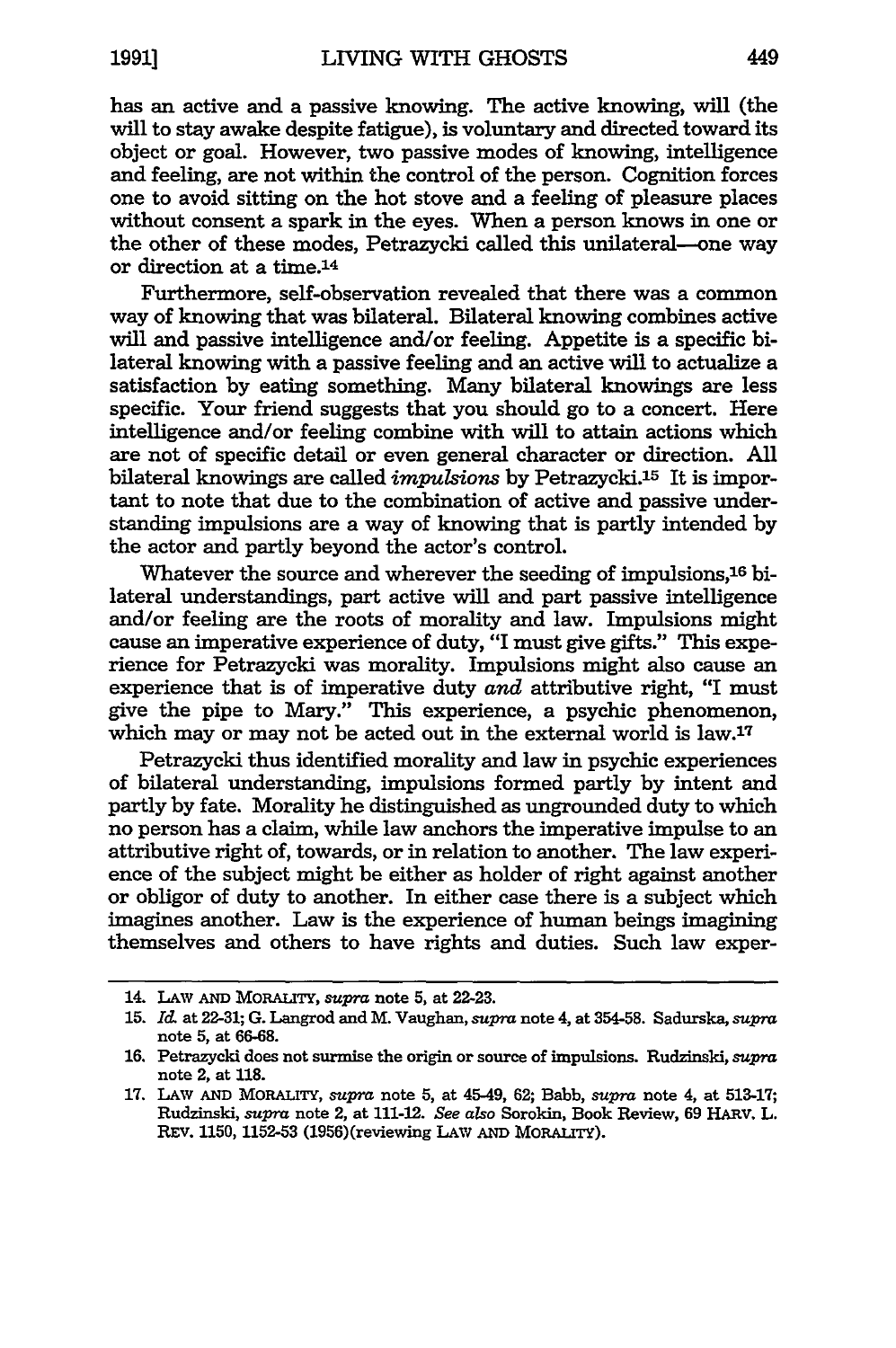iences direct action and nourish sentiment.<sup>18</sup>

Petrazycki's focus on law as psychic experience greatly broadens the concept of law.<sup>19</sup> Law as impulsion experience sharply contrasts with the view that identifies law as constitution, statute, or common law. These absolute universals were for Petrazycki fantasy or "phantasmata," ghosts.20 Law is an experience in human beings, similar to dealing with flatulence in a haunted house. It is not the ghosts that do it.

When Petrazycki turned from naming the ghosts (civil law, common law, family law, criminal law) to identifying the phenomena of observation and introspection, law broke the boundaries of ideology. He described four types of law. All share the base of impulsion created experience of duty and right in the human mind. Positive law is a duty-right experience that refers to a normative fact.21 The normative fact is not necessarily a statute or common law rule. It might be any fact called to mind which evokes a legal experience, e.g., a holy book, a constitution, a ritual dance, or a promise.22 Put another way, a statute is not the law; a statute is a normative fact that when called to consciousness sometimes triggers a legal impulsion in some people's minds. In the structure of legal experience a constitutional convention stands on the same ground as might a parent's good night kiss, "That good night kiss really has my attention. I should kiss someone good night. I must kiss my child good night."

When the legal experience does not refer to some normative fact, this is intuitive law.23 When the human being experiencing law is an official of the state acting in such a capacity then that is official law. Unofficial law is experienced by a person not acting as a state official. Official or unofficial law experiences may be either positive or **intuitive.24**

Law suddenly is everywhere. Games of all kinds are arenas for law experience. Family relations of every stripe yield law experiences as hands are washed or not and toys are returned to brother or sister.

**<sup>18.</sup>** For Petrazycki, law had both a distributive and organizational function. Babb, supra note 4, at **557-61.** These functions were carried out **by** motivation and education. *Id* at **562-66.** But, it is clear that all of this is in your head. Petrazycki rejected the command and sanctions theory of law. Rudzinski, supra note 2, at 113-15.

**<sup>19.</sup>** Rudzinski, supra note 2, at 109, 117-18.

<sup>20.</sup> LAW AND MORALiTY, supra note **5,** at 41-42, 62.

<sup>21.</sup> *Id-* at **57.**

<sup>22.</sup> *Id.* at **157-58,** 161-64; Babb, supra note 4, at 566-67.

<sup>23.</sup> LAW AND MORALITY, supra note 5, at 57; Babb, supra note 4, at 567-570. Given the wide potential for normative (legal impulsion triggering) facts it might be doubted that there are any truly "intuitive" law experiences. Indeed, Babb, in the portion cited above says that intuitive law may be supplemented by "relevant" but not normative facts. The distinction seems illusive.

<sup>24.</sup> LAw **AND** MORALrrY at 139-40.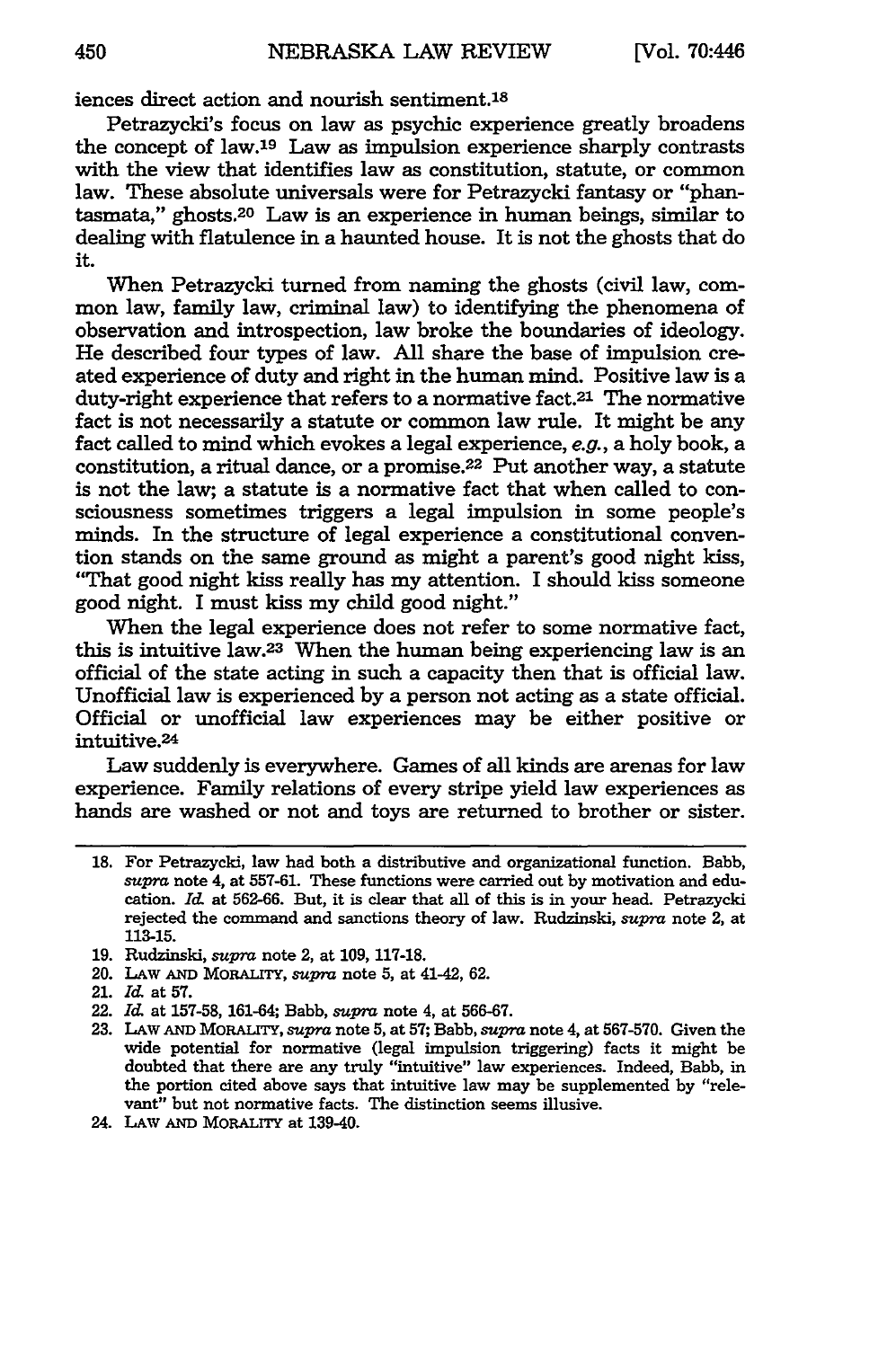Manners and etiquette may take on a right-duty character. The socalled criminal gang is rife with law, and religious notions of imperative-attributive character are legal experiences.25 "Law is a psychic phenomenon."26 And, like rain it falls where it will.

Petrazycki's notion of what is may be found in *Law and Morality.* And, the scholars who have been able to have access to his works in Russian and Polish leave a clear consensus as to what he thought the point of it all was--"the complete dominance of active love."27 In his work on the German Civil Code Petrazycki criticized the drafters for overlooking love.28 "The great, bright ideal of the future," said Petrazycki, was love.<sup>29</sup> For Petrazycki this was an axiom of practical reason not derived from experience or a generalization of observable data.30

In Russia at the beginnings of the Twentieth Century Petrazycki's ideas caused considerable discussion.<sup>31</sup> Late Twentieth Century American jurisprudence is also in considerable ferment.32 Today, legal scholars have called attention to many problem areas once thought beyond a narrow view of law. I want to take Petrazycki's expanded notion of law and ask how it might inform or be informed **by** several puzzles that are raised today. The puzzles **will** not be solved. Yet, their mystery and their gifts might be better understood.

## III. A PSYCHOLOGICAL **JURISPRUDENCE** OF EVERYDAY EXPERIENCE: **SOME PUZZLES33**

### **A.** Reflection and Existence

The problem of reflection and existence is tied to method and sub-

- **28. G.** Langrod & M. Vaughan, *supra* note 4, at **317.**
- **29.** Rudzinski, *supra* note 2, at **123.**
- **30.** Sadurska, *supra* note **5,** at 74.
- **31.** Timascheff tells of the exchange of articles and pamphlets that provoked Petrazycki to write a small book, THE NEW DOCTRINE OF LAW AND ITS CRITICISM BY **SERGUEYEVICH (1910)** in response to "vicious attacks." **N.** Timascheff, *supra* note 4, at **xxix.**

Some 20 years later Jerome Frank's psychological approach in **LAW AND THE MODERN MIND (1930)** set off a similar storm.

- **32.** *See* Minda, *The Jurisprudential Movements of the 1980's,* **50 OHIO ST. L.J. 599 (1989).**
- **33.** The relationship of reflection and existence runs throughout the work of Professor Roberto Mangabeira Unger. *See* **R. UNGER, KNOWLEDGE AND POLITICS** (1975); R. **UNGER, LAW IN** MODERN SOCIETY **(1976); R. UNGER, PASSION: AN** ESSAY **ON PERsONALITY** (1984). The particular notion of contexts of routine and contexts of transformation is articulated in **R. UNGER, FALSE NEcEssrrY 4 (1987).**

Discussion of the fundamental contradiction is usually attributed in

**<sup>25.</sup>** Rudzinski, supra **note** 2, at **117-18.**

**<sup>26.</sup>** Babb, supra note 4, at **518.**

**<sup>27.</sup>** Babb, supra note **7,** at **810.** When the "'psyche of love"' kicks in law will **be** "psychologically inappropriate." *I&.*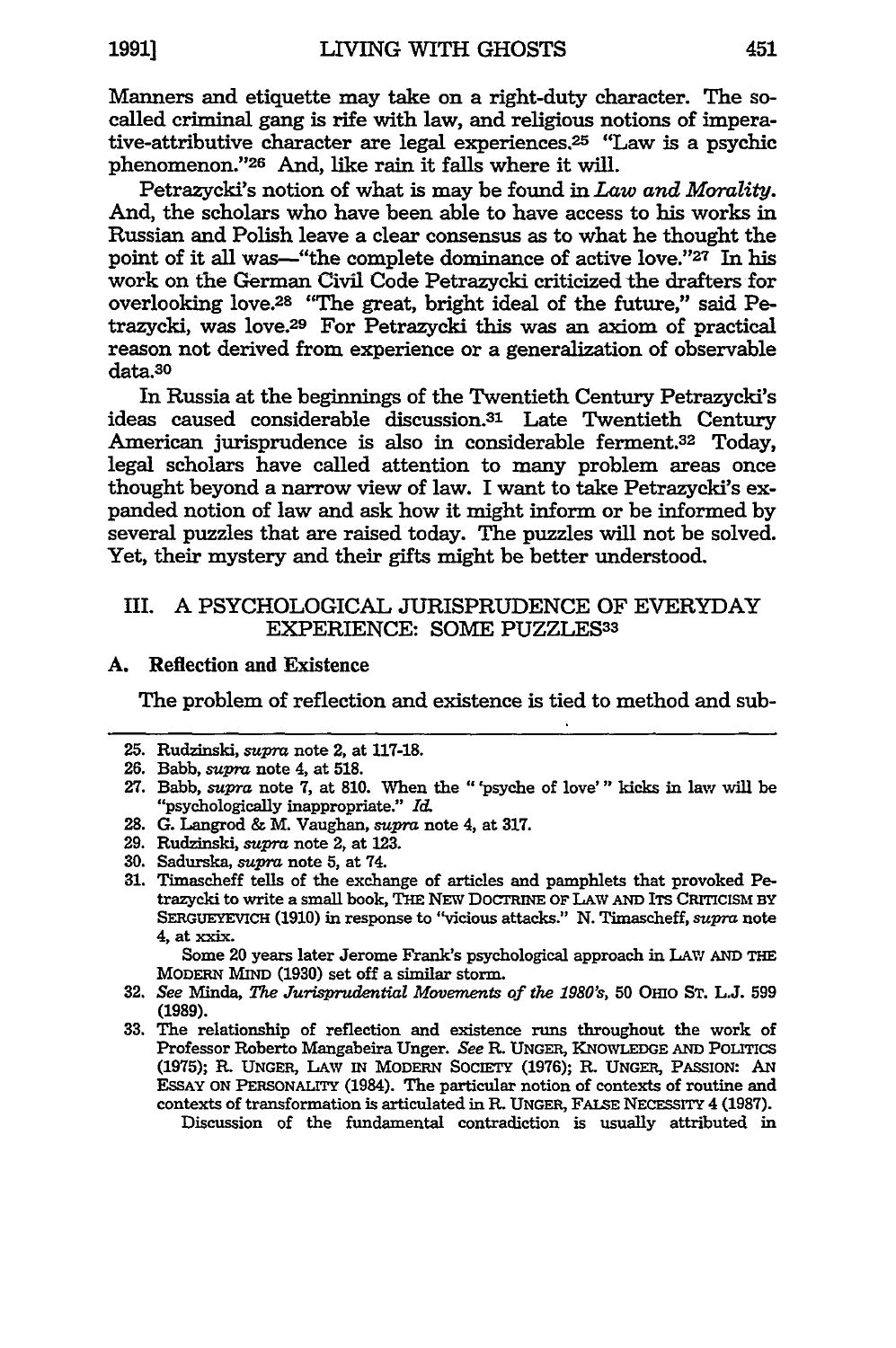ject as subject and method are themselves entwined. We act from two distinct and seemingly irreconcilable knowings. On the one hand, we act as if we are the passive receptors of the world; the context of our existence, the institutions, thoughts, materials, and images simply given. Logic and causality open the window only to what is. On the other hand, we act as if the world may be made as we desire. The dreams of what might be call us to create a fresh context that appears foolishly to insult reason and fact. The context of knowing may not be shed, but whether it is an existence to be endured or a reflection to be turned is answered in the taste of the action that knowledge yields.

The relation of reflection and existence is of much interest in current jurisprudence. A strong voice in that concern, Professor Roberto Unger, has continually focused his thought on the problem of the contextual frameworks in which law occurs. He has discussed the apparently passive frameworks of routinization and the frameworks which

Professor Peter Gabel has written the classic piece on dreams or illusions as factors that block authentic human confrontation by a dialogue of "rights." *See* Gabel, *The Phenomenology of Rights-Consciousness and the Pact of the Withdrawn Selves,* **62** TEX. L. REV. 1563 (1984). The dream of living by what we would do and feel in each other's circumstances has been offered by Professor Leonard Jaffee. *See* Jaffee, *Empathetic Adjustment-An Alternative to Rules, Policies, and Politics,* **58** U. CINCINNATI L. REv. 1161 (1990). Much of feminist thought views "law" as a patriarchal myth. *See generally* Scales, *The Emergence of Feminist Jurisprudence" An Essay,* **95** YALE L.J. 1373, 1378 (1986).

Judge Richard Posner discusses every traditional and current demand for an autonomous and objectively correct "law" in his recent book, *The Problems of Jurisprudence.* He concludes that effort by rejecting every such claim and issuing a "pragmatist manifesto." R. POSNER, THE PROBLEMS OF JURISPRUDENCE 454-69 (1990).

The story of Leon Petrazycki is retold from the works already cited. That part of the story which tells of the dinner party and the delicious homemade cakes may be found in Meyendorff, *The Tragedy of Modern Jurisprudence,* in INTERPRETATIONS OF MODERN LEGAL PHILOSOPHIES, ESSAYS **IN** HONOR OF ROSCOE POUND **521** (P. Sayre ed. 1947). The closing words from Leon Petrazycki are found in LAw **AND** MORALITY at **70-71.**

**All** references to the Montgomery Bus Boycott come from the scholarship of Professor Randall Kennedy. *See* Kennedy, *Martin Luther King's Constitution: A Legal History of the Montgomery Bus Boycott,* 98 YALE L.J. 999 (1989).

contemporary works to Professor Duncan Kennedy. *See* Kennedy, *The Structure of Blackstone's Commentaries,* **28** BUFFALO L. REV. **205,** 211-12 **(1979).** The contradiction of rules and standards has been a focus of Professor Mark Kelman. *See* M. KELMAN, A **GUIDE** TO CRITICAL LEGAL STUDIES **15-63 (1987).** An extensive bibliography of stories, narrative, and its connection to law may be found in Elkins, *A Bibliography of Narrative,* 40 J. LEGAL ED. 203 (1990). Powerful examples of narrative jurisprudence have been produced by Marie Ashe, a Nebraska law graduate who now teaches at the University of West Virginia College of Law and Emily Hartigan who currently teaches at the University of Nebraska College of Law. *See* Ashe, *Zig-Zag Stitching and the Seamless Web: Thoughts on "Reproduction" and the Law,* **13** NOVA L. J. **355** (1989); Hartigan, *The Power of Language Beyond Words: Law as Invitation,* 26 HARv. C.R.-C.L.L. REV. 67 (1991).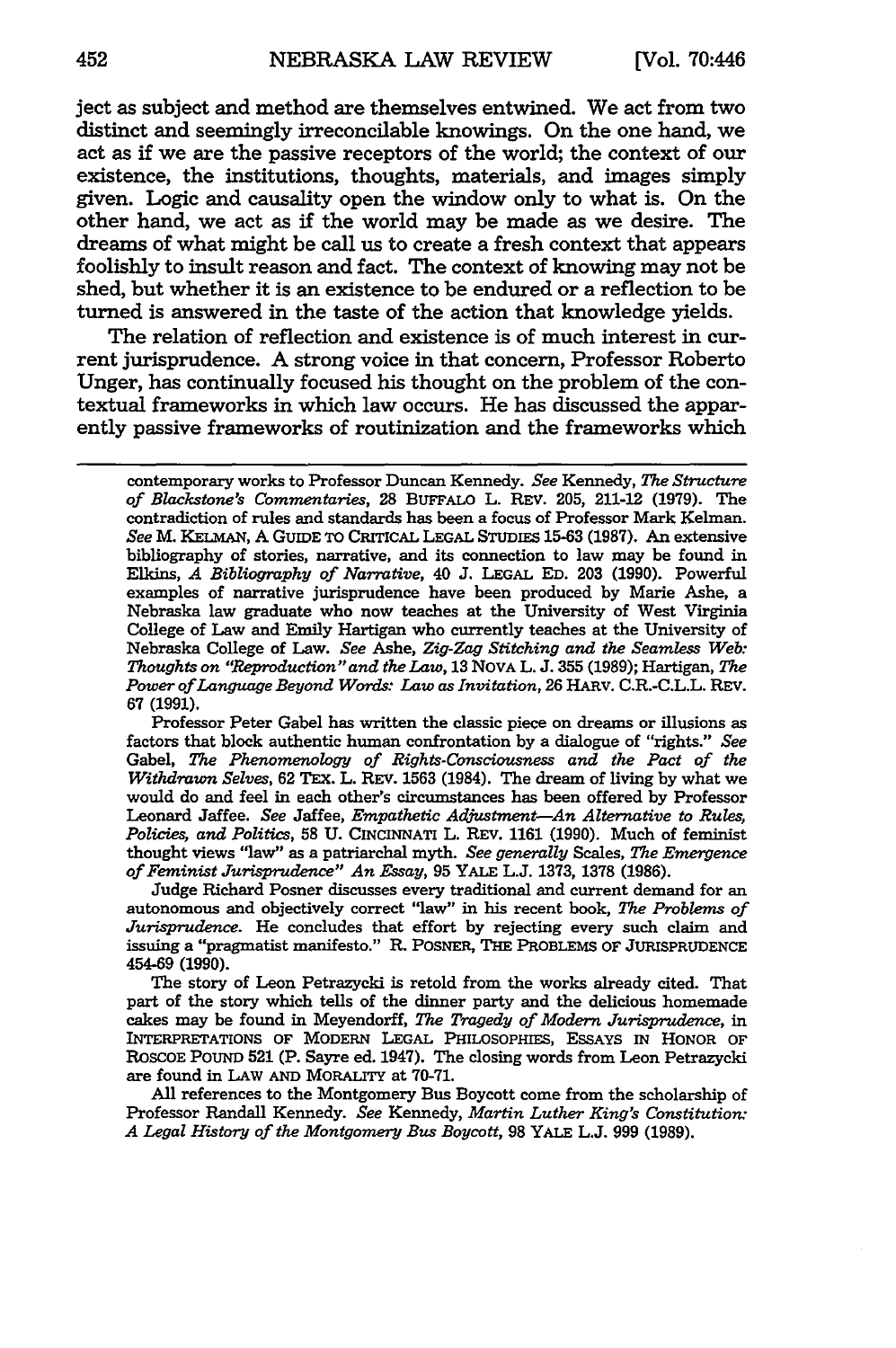seem to be actively revised in transgression. He has sought to illumine the question of how and why we pass from one framework, logic, or consciousness to another.

**By** dividing the world into matters of law and matters of fact through the forms of legal rights and the procedures of courts, the commonly understood legal process plays a significant role in the maintenance of routine or the quest of transformation. For example, consider the Montgomery Bus Boycott in **1955.** Dr. Martin Luther King was prosecuted for breach of a statute prohibiting conspiring "without a just cause or legal excuse" to hinder, delay, or prevent another from carrying on any lawful business.

The situation called a myriad of legal ghosts, legal rights, to mind. And, it was these ghosts that were thought to provide an authoritative answer to questions of the proper order and marshalling of the facts. Would the law of evidence allow testimony of persons who were riding busses that were struck **by** rocks or bullets to be heard when those persons had not seen the source of the attacks? Would the racist behavior of the Montgomery City Lines be relevant to the law's question regarding the "just cause" of the boycott? Was the boycott's commitment to non-violence relevant to the law as a "legal excuse"? Was King denied the law's promise of due process **by** being selectively prosecuted? What about the law's promise of free speech?

Although Dr. King was convicted **by** the logic of routinization, somehow a logic of transformation became a conviction. In a few years there were "Freedom Riders." But, before those facts took place the law had asked other questions. Could the bus company ignore state segregation rules? Could the informal transportation system developed **by** the boycotters be ordered to stop **by** a court? Was segregation on busses unconstitutional?

I do not know how a framework of routine oppression became a framework for "Freedom Riders" and transformation. When is it time to kill the King? Perhaps the only answer to the riddle is in the doing, kiss the ring or strike the blow. Petrazycki's insight is that the doing is common in the everyday experiences of morality and law. The bilateral experience of impulsion is the mysterious source of legal experience. Impulsion is the coming together of active reflection and passive existence. Thus, the particular knowing of a duty and right experience is partly made-up and partly unavoidable. But, the legal experience, the impulsion experience of reception and creation, is inexorable.

**All** human beings have law experiences. "Give me my comic book back." **All** of these experiences are from Petrazycki's perspective identical and unique, like fire. Persons in all parts of the world are becoming aware of their bondage to context and their simultaneous ability to revolutionize it. Often, this awareness is due to, or enhanced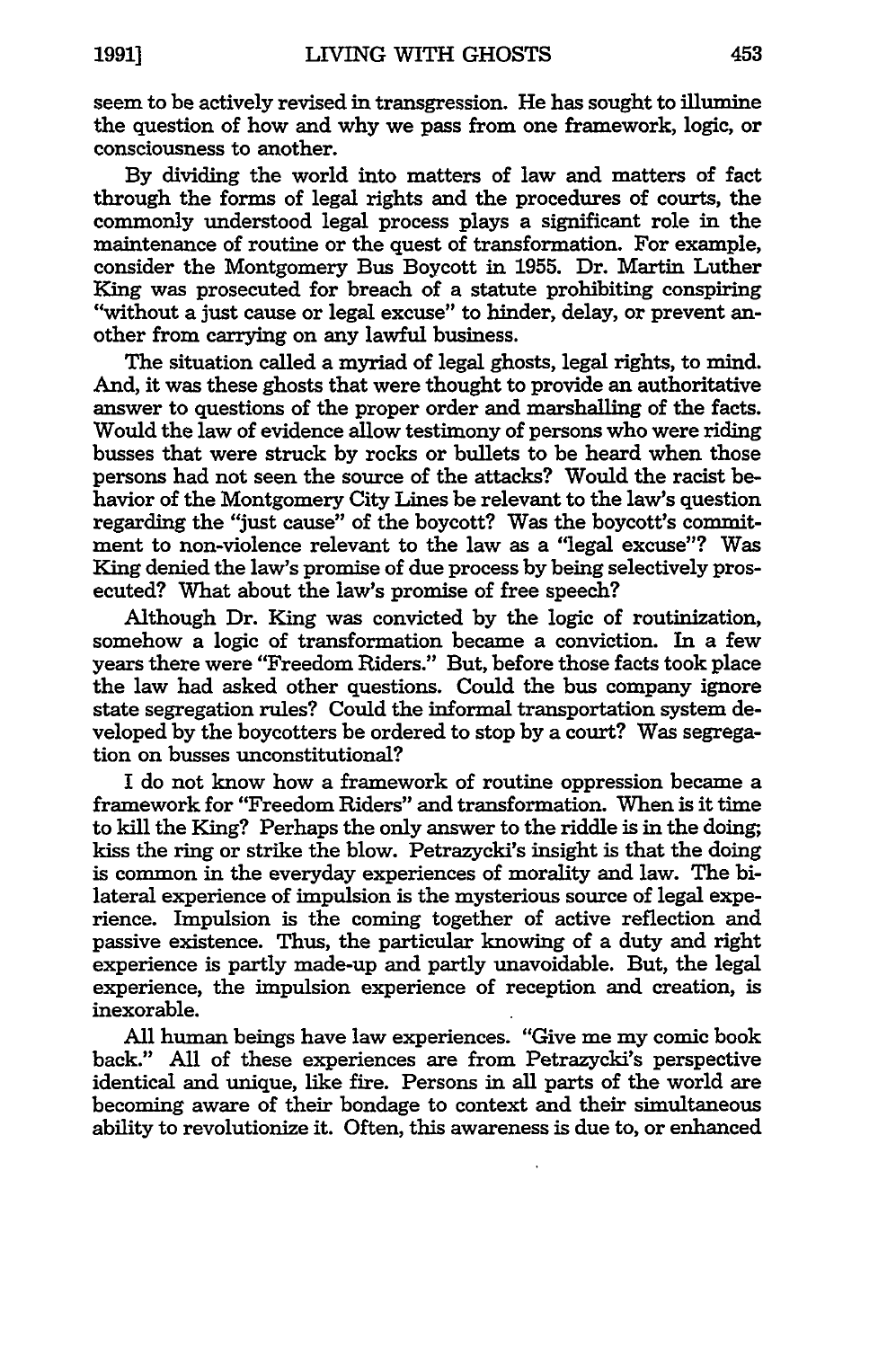by, a law experience where one realizes that what was once thought necessary is to some extent open to transformation. This is the nature of the law experience and like the wind it is everywhere.

*The Law Is A Hollow Vessel; Inexhaustible In Its Uses, Fathomless.*

#### Lao Tzu

Leon Petrazycki was born in Poland, Vitebsk province. The people of the province were predominately White Russian. Leon was born to Polish nobility, the local gentry. But, four years before his birth, his father, Jozef Petrazycki, had participated in an insurrection against Russian rule. Jozef 's estates were confiscated and he died while Leon was very young. Although Leon lectured in Russian at St. Petersburg, he spoke with a noticeable Polish accent. His early works published in German were signed "von" Petrazycki.

In 1906 while holding the office of dean with the law faculty at St. Petersburg, Leon was urged to participate directly in political life. He was elected to the Duma. Within the year the Duma was dissolved. Former deputies and others joined together to produce the Viborg Manifesto as a protest against the destruction of the Duma. The manifesto urged that the people not pay taxes which had not been adopted by the Duma. The manifesto called upon the people to refuse military service. And, finally, it asked that all other public obligations be denied until the creation of a new parliamentary assembly.

Leon was not persuaded of the correctness of the manifesto. And, he was aware of the consequences which would visit its signers. Yet, he signed in a spirit of solidarity. He was sentenced to, and served, three months in jail for this. He also lost his position as dean and was demoted to an associate professor, although he returned to the faculty after being released from prison.

In 1908 the president of the university, at the direction of the minister of education, asked Petrazycki to sign a secret written document stating that Petrazycki was not participating and would not participate in any actions against the state. He was also to promise that he would not breach any penal law, civil service regulations, or oath to the crown. If he refused to sign, he was to be dismissed.

Leon said, "No." He refused to make any promises even in relation to future acts. His written response stated that his views were in his writing and public actions. As a scholar he claimed a right to be free from governmental coercion while being nevertheless bound to remain impartial, objective, and detached from politics in his lectures. Finally, political ethics and personal dignity were said to prevent him from promising not to attempt change in the forms of government.

Several weeks later, the ministry of education, through the president, replied to Petrazycki, that a civil servant was not free to criticize his minister and that the government's distrust was justified by his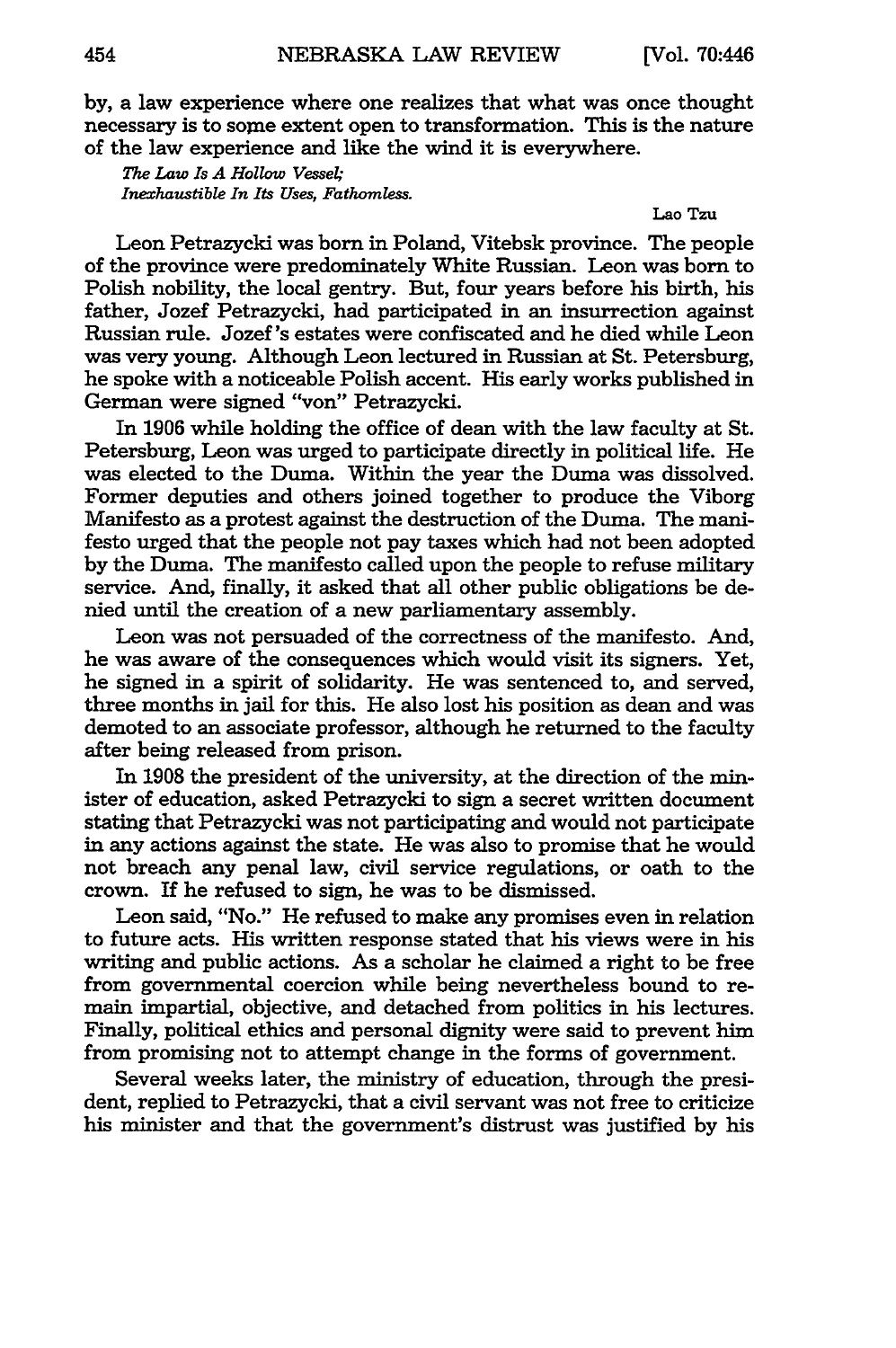criminal convictions. Finally, the language used **by** Leon was said to be inappropriate.

Nothing happened. In **1913** Leon Petrazycki was restored to his full professorship and re-elected dean **by** a vote of ten to one.

### B. Contradiction

If the method of knowing is puzzling because of the tension of reflection and existence, it is also the **case** that the subject to be known is contradictory. Law is the personal experience of duty and simultaneous right. This experience is marked **by** contradiction. Look **by** introspection and observation at this psychic experience in which you imagine another to be in a relation of right holder or duty obligor to you. This other may, of course, be sitting in the room with you or be itself a creature of imagination sitting nowhere, yet acting upon you through human agents who don its skins.

This other is the source of contradiction. I need others to be **fully** alive and an authentic self; but while I yearn for them I fear that they may smother me. Professor Duncan Kennedy has called this "the fundamental contradiction." This root paradox (a paradoxical world seems less frightening than a world of contradiction) is manifested in every law experience.

Mark Kelman gave expression to this contradiction's presence in the very linguistic form of legal ghosts, rules and standards. Rules (Do not use guns to take things from others) direct that we live with others so that good fences make good neighbors. But, a clear fence will invariably be over or under inclusive in some instances. And, by reliance on rule one surrenders to the cunning who will turn the rule's edges to swords. Thus, one turns to a form that articulates a standard (Do not take things from others in ways that are not reasonable.) Yet, to live with others by the standards of honor one will encounter caprice and must suffer the tyranny of shameful surrender or guilty rebellion.

The contradictions of need and threat in relation to others and of rule or standard in the shape of the ghosts is magnified by the possibility that every ghost, or at least many, have a twin. A statute prohibiting free expression is not allowed. Yet, a statute may prohibit free expression if there is a beautiful enough (compelling re political speech, substantial re commercial speech, and legitimate re pornographic speech) state interest and its clothes are properly fit (narrowly tailored in the case of political and commercial speech, and rationally related for pornographic speech). The problem of the twins might be seen in Petrazycki's notion of the normative fact.

Remember that the active-passive knowing (impulsion) of an imperative-attributive experience, law; may be positive or intuitive. Positive law is a law experience triggered by or moored to a normative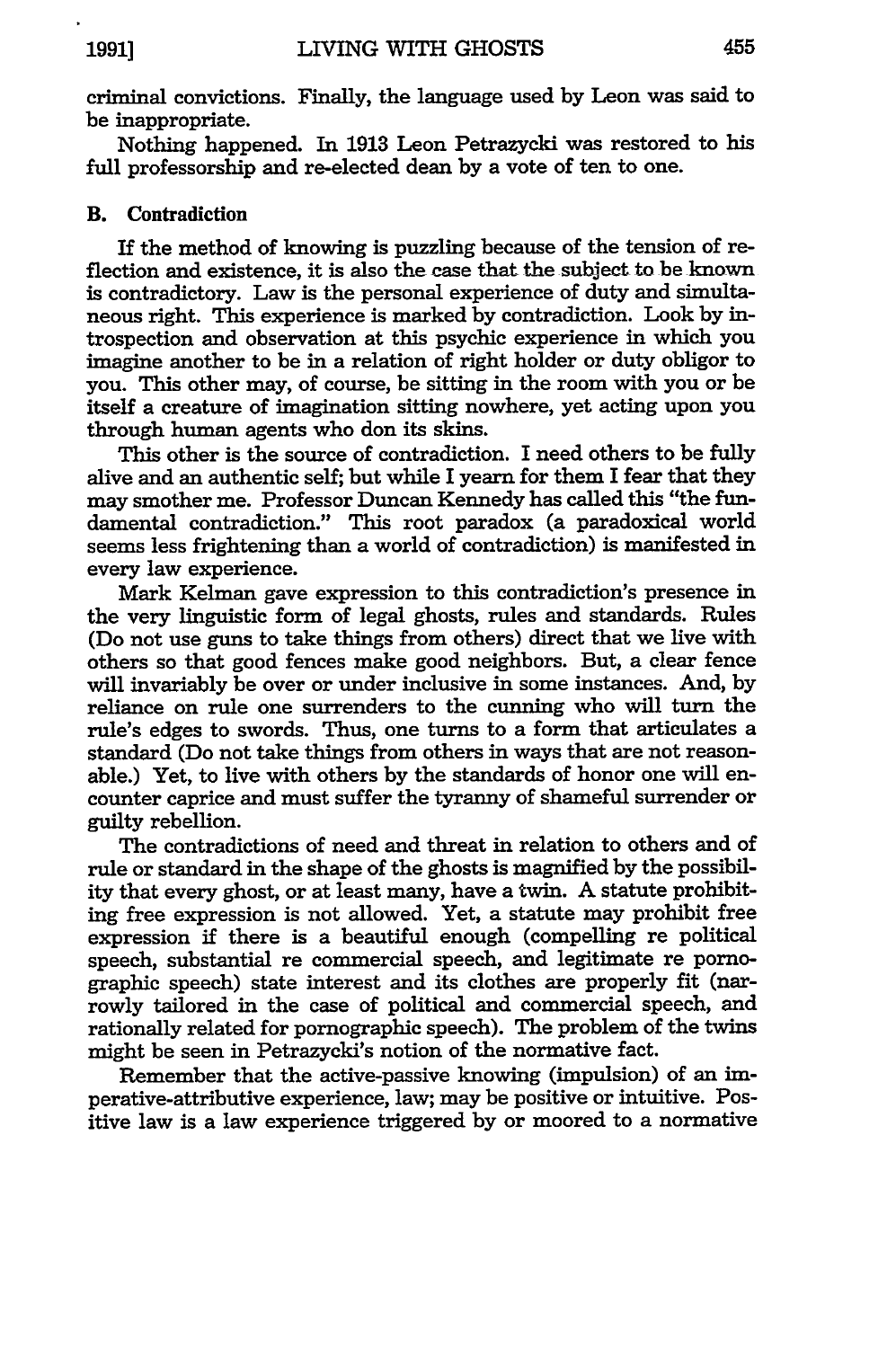fact. Intuitive law is not tightly woven to such a fact. Yet, how could one experience a right-duty knowing without some context, facts. If, as Petrazycki says, a story of the origin of the Sacred Bear is as entitled to normative fact status as a story of legislative process, then how does one know an intuitive law experience and its context of relevant fact from a positive law experience within a context with normative fact.

This problem may seem trivial, law is law, and its type of little import. However, the answer to the problem seems to occur in every contradictory or paradoxical law experience. In that case it may inform all of law. Introspection and observation suggest that we deal with contradiction by a narrative method of remembering and telling stories. It is the story; perhaps a movie, a song, an account of a friend, one's life foretold, or  $Ex$  parte Crow Dog, that one turns to as answering the navigational problems of a paradoxical experience. First, in the beginning, is the story. The story brings the normative facts of positive law to the surface. It is the story that leaps into the void of intuitive law. In story everything is up for grabs.

Law experiences surrounding the Montgomery Bus Boycott and the trial of Dr. Martin Luther King for conspiring to harm the bus company were of course full of contradiction. I believed that the conspirators had a just cause. The ghosts said guilty while I said honorable. And, I thought I heard some ghosts that agreed with my law experience. They continue to speak.

Within the criminal trial itself Dr. King may have lied. He claimed he had not conspired to urge others not to ride the buses. Perhaps this was done to protect others. Perhaps the truth was not something that could be demanded by oppressors. But, perhaps the true narrative of resistance if told at the trial would have caused the story of struggle to become a more powerful normative fact.

Perhaps the shift from routine to transformation would have been more visible; its vibrations heard more clearly.

*Half Vie Story Has Never Been Told*

#### Robert Nesta Marley, O.M.

Leon Petrazycki was the son of a noble and the son of a rebel. In his mature life he signed a manifesto of resistance with which he substantively disagreed as an expression of solidarity. And, to protect his freedom, he refused to sign a promise of intellectual indenture. He was a prisoner of the state and a dean of the law school.

In **1917,** Leon was again dean at St. Petersburg. The provisional government that was formed after the revolution of 1917 appointed him to the Senate, Russia's Supreme Court. He was apparently thought of as a person of progressive opinion. It was believed that he favored equal rights for women and he was well known as a humanist.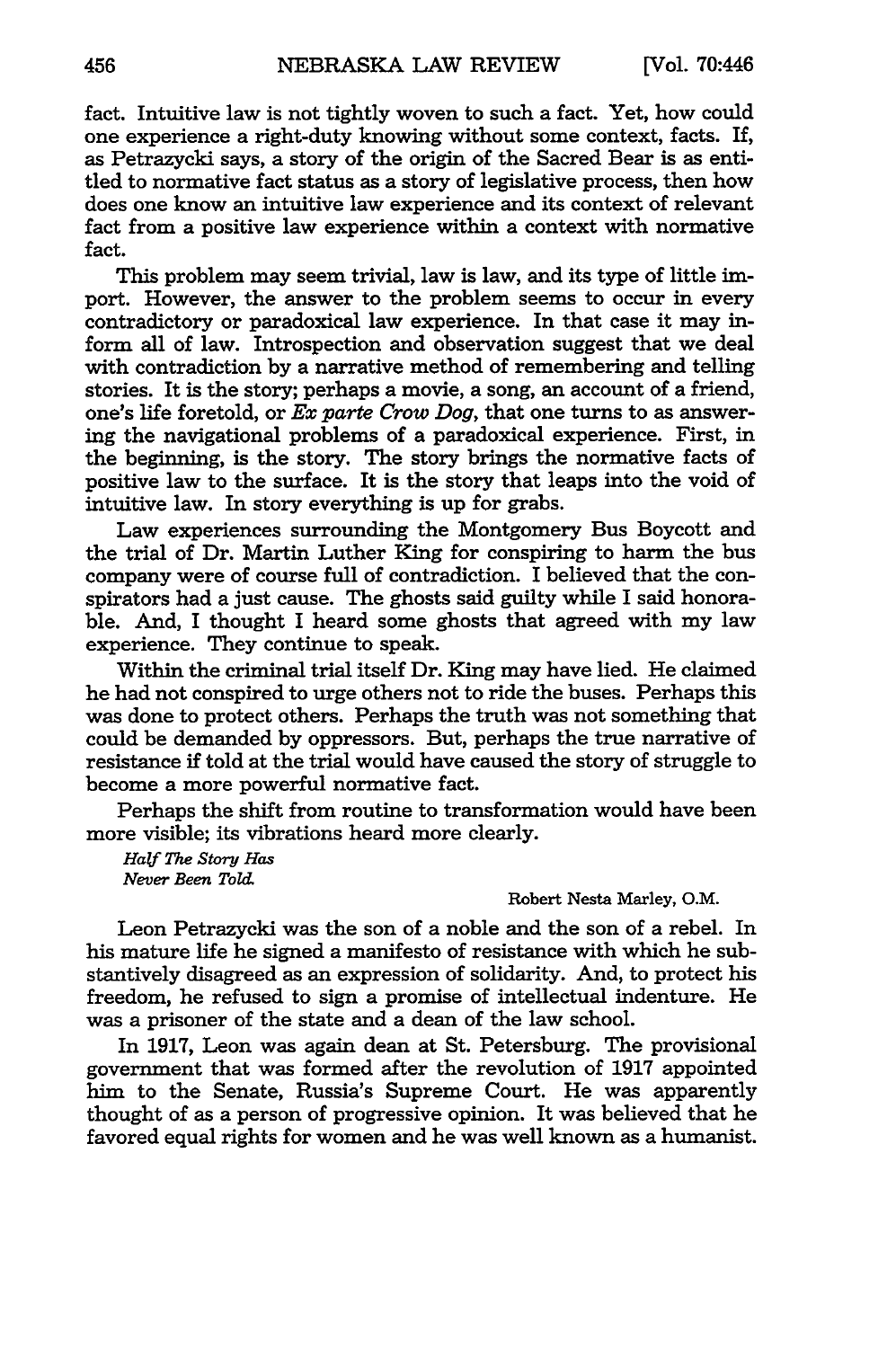**1991]**

However, due to a pessimistic view of the revolution and current events, he never participated as a jurist with the court.

In **1921** persons of Polish ancestry were given the opportunity to emigrate to Poland. Leon left. He took a chair of sociology in the Law Faculty of Warsaw University. In Poland, he worked also with the Polish Committee for Codification in spite of illness during this period, and the reactionary government of Marshal Pilsudski. In his last year on the faculty he fought in defense (the offense is not mentioned) of an eminent Jewish historian.

He professed an empirical method of introspection and observation that sought to reject all metaphysical ghosts. Yet, he saw the dominance of active love as the goal of law experiences. Law experience, like a psychic infection of reason and desire was to make itself inappropriate in the presence of love. Yet, love was postulated as "practical," beyond introspection and observation.

On May **15, 1931,** experiencing the law of library participation, Leon, sent his wife to the library to exchange a book for him. When she returned he was dead. The revolver was **by** his side.

## **C. Dreams**

The law is overlooked when sought only in phantoms such as constitutions and statutes. Such phantoms neither direct nor nourish the people, for the energy is in the person not the ghost. The person is filled with the tension of reflection and existence. It is that pressure which sings the melodies of self and other. The ghosts are flat, they have no life in them and they mask the lives that they haunt **by** soothing the fear of confrontation with real and imagined others.

Discourse in ghost language binds the people in chains which are not less strong because they are fantasy projections. The ghost of "conspiracy" holds a human being in subordination while the specter of "just cause" holds the key. The most powerful idol "belief in authority" tricks all human beings into alienation. "Authority," as seen **by** Professor Peter Gabel, is a ghost which one turns to when one no longer believes that others **ALSO** desire to relate in a way that is lifeaffirming and empowering. Thus, one becomes alienated; he or she acts toward the other as if some ghost lieutenant of "Authority" will mediate a confrontation.

All the rules and standards, the ghosts of law, attempt to give a ghost appearance to the human beings they fear. A person is seen as a "landlord" or "tenant." And, the ghost of "lease" flattens the context of the obligation to pay money to another for living in a particular place and the right to demand money for having shared with another. The ghost of "Authority" known to the necromancers of law as "rights," hides from us the place, the understanding, and the doing of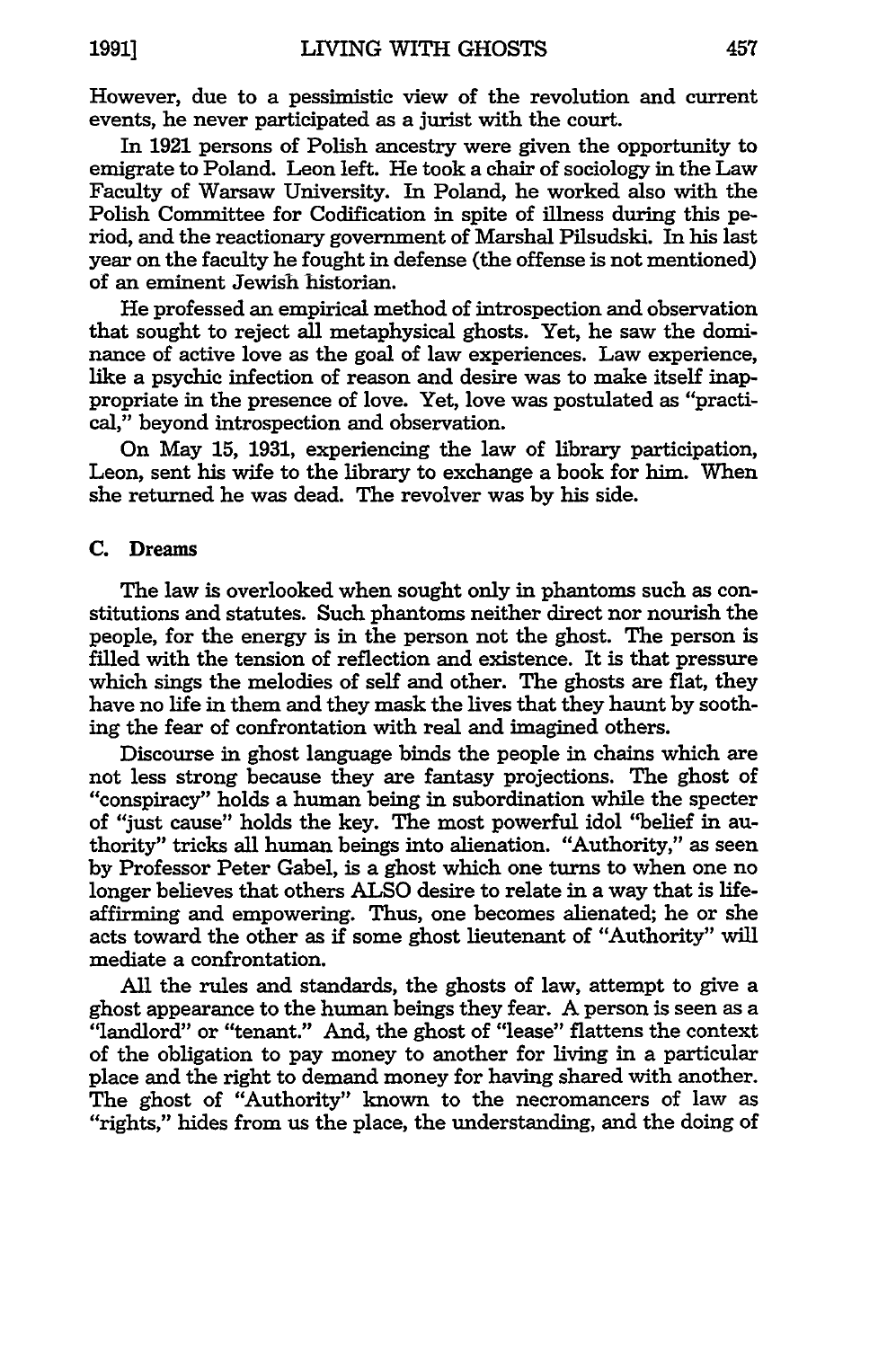law. Good people may at least hope to share sovereignty and perhaps to take dominion.

Professor Leonard Jaffee has argued that all systems of law are pathological, that they mirror and breed warped characters. Warped character reflects chronic repression, denial, and harm that has occurred in the person's history of pursuing simple biological and spiritual pleasure and attempting to avoid pain and suffering. Warpage results from the creation of patterns of perception, desire, and action that limit the internal freedom of persons to a role and/or type. The types are myriad and vary greatly in scope and intensity; *e.g.,* respectability, attention to detail, sophistication, craftsmanship, godliness, emotionless action, steely nerve, and phallic narcissism. The roles are also many; parent, student, lawyer, and poet are just a few. But, a pathological character is not necessarily doomed to evil or hopelessness. There is always some potential for free unblocked sensibility.

Because few, no matter how warped, are completely without empathy, Professor Jaffee suggests that we dismantle every system; not draw a line somewhere, but erase one. Try empathic adjustment to deal with others; rely on empathy. Everyone has some empathy, at least enough for a hope that we could do law by what we would feel and do in each other's situation. Empathy does not have a ghost system to protect us, nor a demon to tell us our shame is justice. As a first step, tell the people that they may let the guilty go free. After all, there is no Nuremberg Defense and the empathy which saves the criminal may also save the judge.

At the trial of Dr. Martin Luther King those who dared to judge another would not sort the good and the bad by rules, but do the things that are right. The law experience would be a way for the people to confront their character. They would define themselves by governing as they would do and feel in each other's circumstances and imagination. What ghost can threaten a strong heart or heal the weak?

*Love Is The Only Law To Obey.*

#### David "Ziggy" Marley

One night Leon Petrazycki gave an excellent dinner party in his small dining-room. Prince Eugen Trubetskoy, a Professor of Philosophy of Law at Kiev University was in attendance. Senator Foynitsky, an eminent criminologist at St. Petersburg was there. The woman who prepared and served the chickens *(Backhuhm),* the *piece de resistance* and special choice of Leon, who was an expert host, was the mother of several of Leon's children. She (unnamed in the story) and the children lived in the flat with Leon. They were not married. The guests may not have suspected that the lady was not Leon's landlady.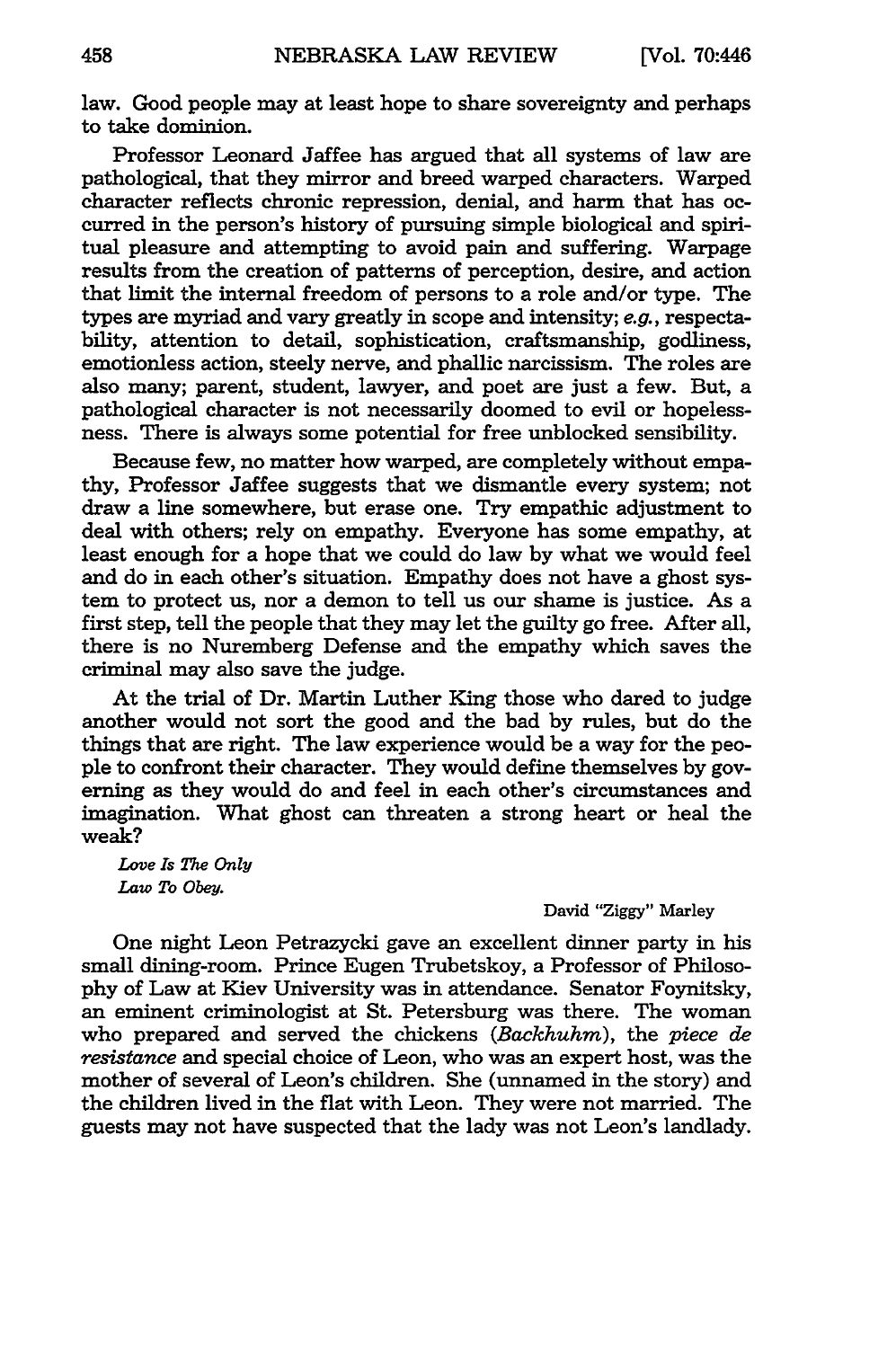But, no one seemed to care. The evening was a delight for thought and taste. Trubetskoy was brilliant in his quiet way.

When Petrazycki was about fifty he married another woman. She (unnamed in the story) was the widow of Leon's publisher, Martynou. She was a Polish lady and no longer young, but very practical and **full** of attention for Leon's incessantly working intellect. Shortly before or after this marriage Leon provided for his children. (The story does not tell us what happened to their mother.) His wife was also a good cook, she made delicious cakes. She exchanged Leon's library book for him. Later, she found his body.

## **D.** Morality and Law and Greed

Petrazycki thought that an impulsion (active and passive knowing) experience of obligation or duty without an identifiable right-holder was morality. And he distinguished an impulsion experience of law as having an identifiable holder of right; that is, the experience has both a duty-obligor and a right-obligee. There is, however, another impulsion experience that appears to introspection and observation. An impulsion experience that focuses only on rights, what is owed **by** the unspecified world at large to isolated majesty, is greed. The exclusive focus on the right to the results of gravity, energy, and matter, without the experience of duty to the earth and stars, destroys the environment with greed. An obsessive desire for the right of wealth maximization and efficiency, without a concern for the poor and inept, fouls the lives of human beings with greed.

In jurisprudential thought, greed manifests itself as the compulsive claim that law is an autonomous disciplihe and that its self-contained methodology will produce correct answers that persons from the most different political or value perspectives **will** come to accept as objectively true. Judge Richard Posner has exposed the impossibility of this claim and, taking a line from Yeats, states frankly that for the greedy or the not-so-greedy, "there's more enterprise/In walking naked." To begin that enterprise Judge Posner, issues a "manifesto":

- **1.** There is no such thing as "legal reasoning,"
- 2. It is usually impossible to demonstrate that a legal decision is correct;
- **3.** Difficult cases can only be decided reasonably;
- 4. Large changes in law occur as often from conversion or vision as from intellect;
- **5.** Law is an activity that accepts an infinite range of arguments;
- **6.** Law often has a text in the picture, but the meaning of that text is always up for grabs;
- **7.** Law has no overarching concepts of justice, that can direct its actions; and
- **8.** Law is strictly functional, caring not for the soul or the mind, but only behavior.

Eighty years after Petrazycki's ideas shook up St. Petersburg, Judge Posner states that the law has above all an attitude problem.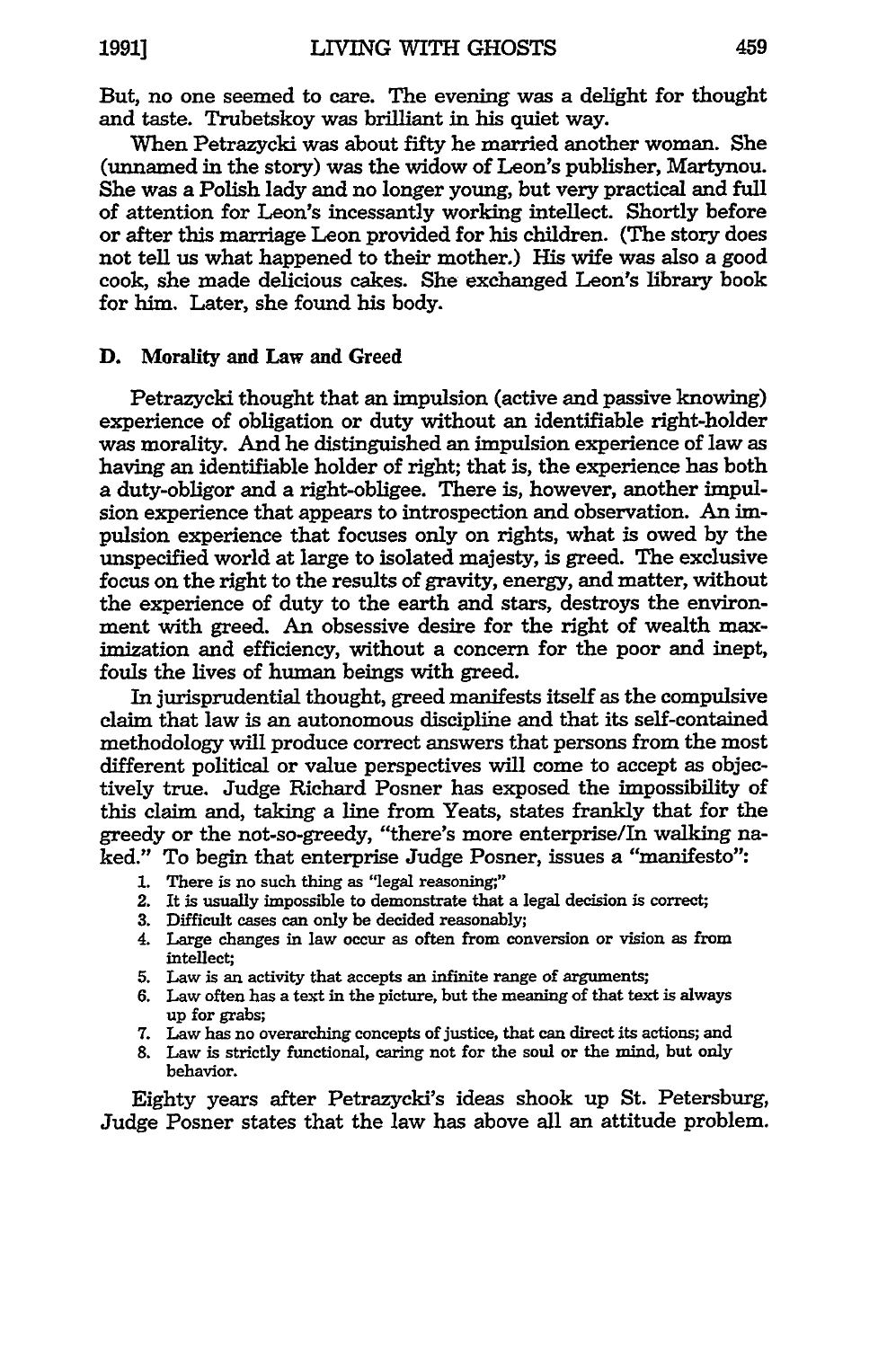The pious and reverential must give way to the inquiring and challenging. Thus, although Petrazycki and Posner disagree on whether or not law battles for consciousness; they concur that legal experience should be gauged by its temper and consequences in the material world.

But, Posner still believes that law is an experience of only the few. For Posner, law is the activity of licensed professionals called judges. These judges make law from statutes and decisions and their own preferences. They are limited only by a vague sense of professional propriety and moral consensus.

Petrazycki, on the other hand, saw law experience as common and endemic to all human beings. Perhaps the most important law experience of my lifetime was that of Rosa Parks, who refused to move from her seat on the Montgomery Lines bus. Although three people on either side of Rosa Parks moved as ordered by the bus driver to accommodate several white passengers; Rosa Parks did not. Rosa Parks asked the police officers who boarded the bus and demanded that she move, "Why do you push us around?" One of the officers replied, "I don't know, but the law is the law, and you are under arrest." Rosa Park's law experience did not demand a right answer from an autonomous legal doctrine. Her confrontation with a real other through an impulsion experience of duty and right made law in the real world. Her life experience gave the lie to the ghost language of "all deliberate speed."

*If All Things Were To Become Smoke The Nostrils Would Distinguish Them*

**Heraclitus** 

People will distinguish right and wrong, and the edge of judgment is sharpened by experience. Petrazycki's experiences of introspection and observation led him to see law as a phenomenon of everyday life. A passage from *Law and Morality* pointedly tells us that this experience may not be ignored.

If in the home the attitude to the child is that everything is permitted to the child with regard to others, and the child's demands of every kind are carried out unquestioningly, the result is an anomalous legal mind which may be characterized as a hypertrophy of the active legal mentality: the subject becomes possessed of a propensity to ascribe to himself with reference to others innumerable unreasoning and inordinate legal powers and legal claims, while at the same time acknowledging no rights in behalf of others. The abnormally developed legal mind elevates the child into a sort of being privileged among mortals. **If,** on the contrary, the child is neglected as regards the law-if no rights of any kind (not even the most modest) are acknowledged in his behalf and no active law sphere of any sort is assigned to him-the reverse psychic anomaly then ensues: underdevelopment of the active law mentality.

#### IV. **CONCLUSION**

Law may be seen several different ways. What one finds is related